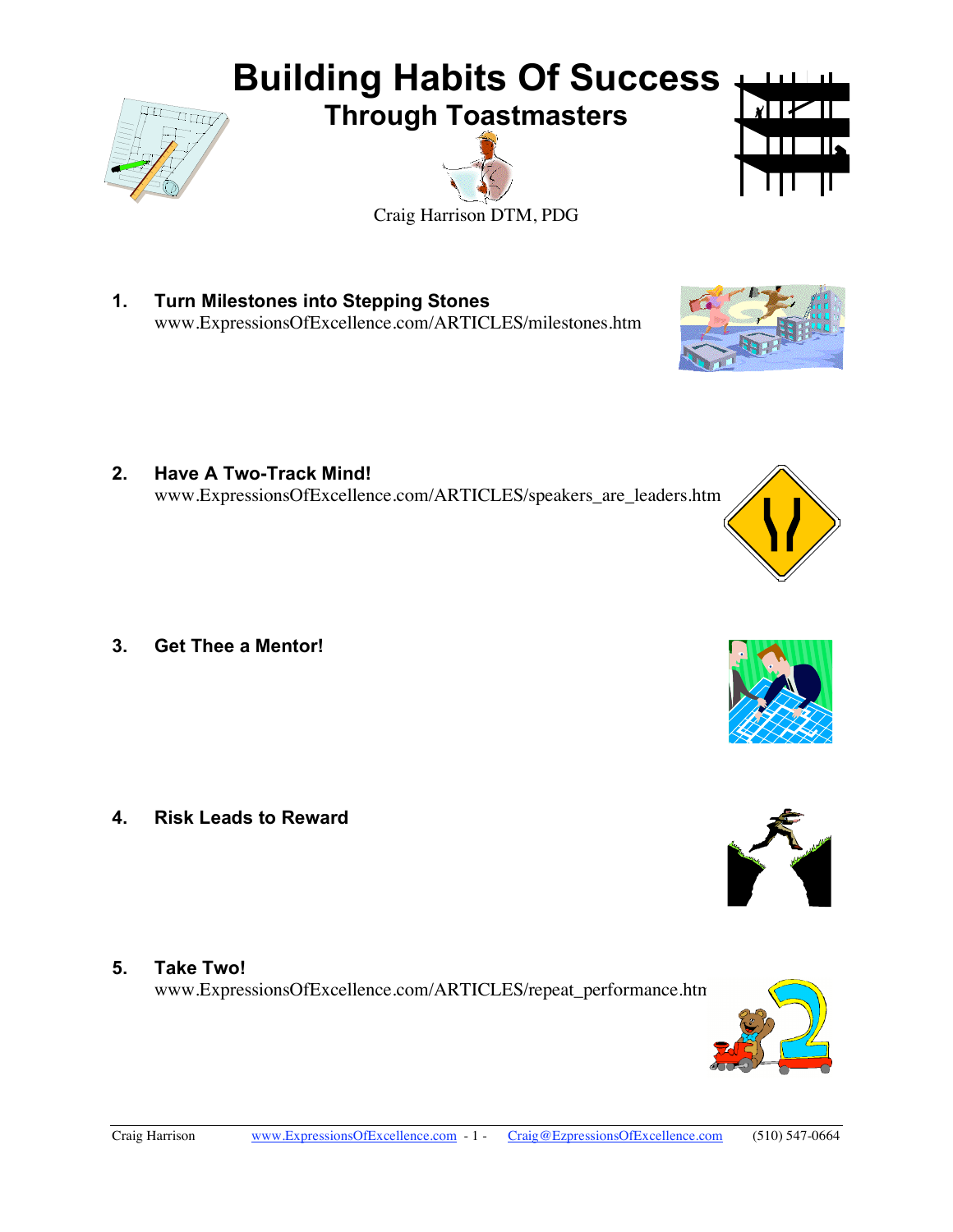## **Building Habits Of Success: Toastmasters: A Becoming Organization!**

Toastmasters can help you build skills to become successful in many ways. It comes down to what you want to become:

*Place a check mark next to your aspirations*.

- \_\_ Become a Master of Ceremonies
- \_\_ Become a Trainer
- Become a Keynoter
- \_\_ Become a Storyteller
- \_\_ Become a Humorist
- Become a Facilitator or Discussion Leader
- Become a TV Talk Show Host / Hostess
- \_\_ Become a Radio Personality
- \_\_ Become a Manager
- \_\_ Become a Newsletter Editor
- Become a Publicist
- \_\_ Become a Performance Artist
- Become a Voice-Over Artist
- Become a Coach



Toastmasters gives you the Blueprint: the tools, environment, resources and support to pursue these and more ambitions.

BUILD your Skills to Become Something New!

Work with your club's Educational Vice President to help you turn your Aspirations and Achievements.



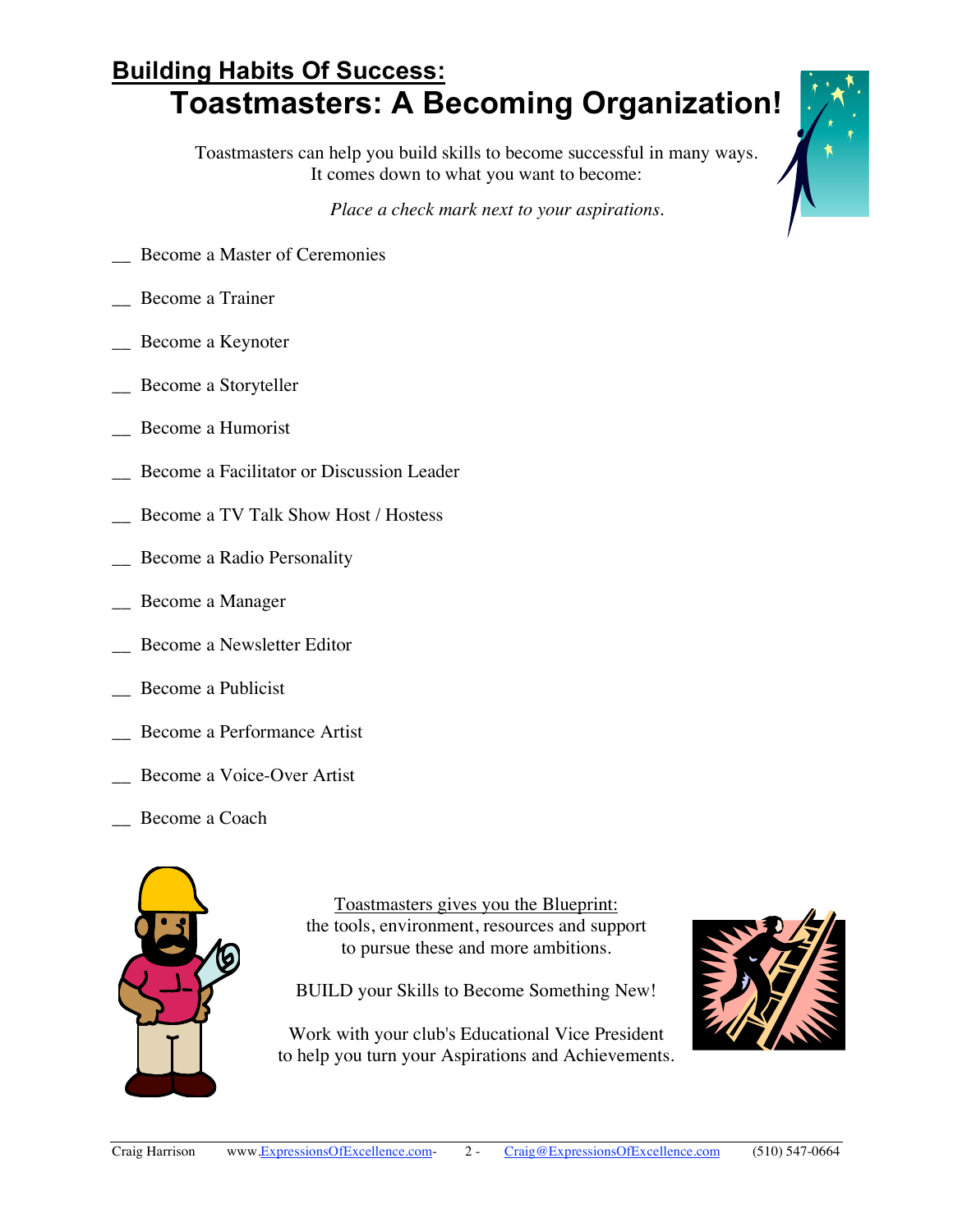

## **Building Habits Of Success Through Toastmasters**

Build on your talent(s) through involvement with District 21

| Turned on by URLs? Play w/HTML in a GIF?Work with Webmaster Vincent Li!                      |  |
|----------------------------------------------------------------------------------------------|--|
|                                                                                              |  |
|                                                                                              |  |
| Differentiate between .com, .edu, .org & .gov? Coordinate E-mail for your Club, Area or Div! |  |
|                                                                                              |  |
|                                                                                              |  |
|                                                                                              |  |
|                                                                                              |  |
|                                                                                              |  |
|                                                                                              |  |
|                                                                                              |  |
|                                                                                              |  |
|                                                                                              |  |
|                                                                                              |  |
|                                                                                              |  |
|                                                                                              |  |
|                                                                                              |  |
|                                                                                              |  |